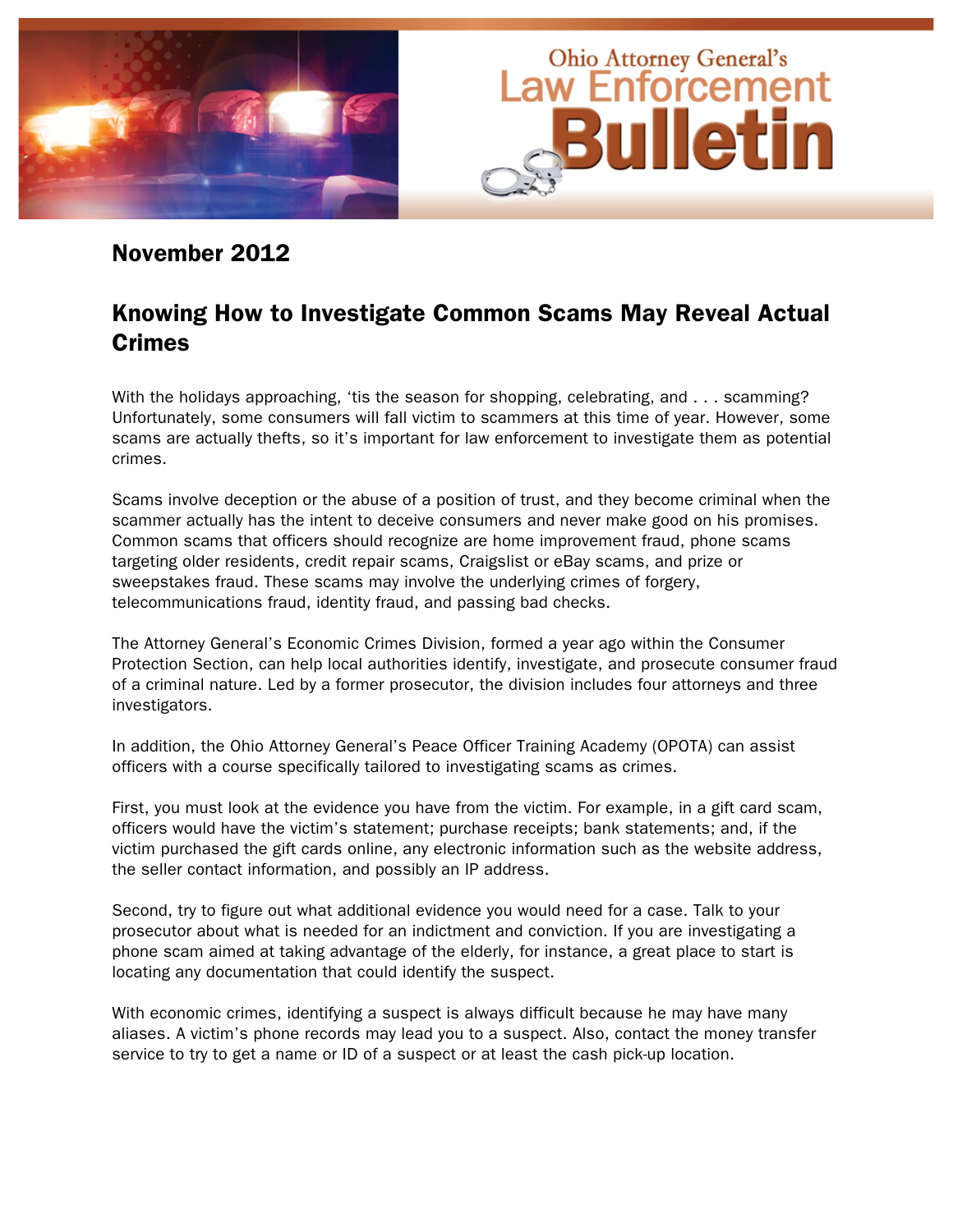As with other crimes, subpoenas and search warrants are useful during evidence collection. Suspect target interviews also can provide valuable evidence. When preparing for such an interview, know the ins and outs of the alleged scam. That way, you can make a suspect commit to a particular story. You can confront the suspect with what knowledge you have about the scam and possibly catch him in a lie. Be patient and relentless with what you know to be true, as the scammer probably will continue to lie about his crimes. Be sure to record the conversation to document the meeting.

When gathering evidence, look for consistency in the scam's pattern. For example, ask about the amount of money taken, whether the victims were told to write checks to a variety of people, and what the suspect's excuses were for not providing the product or service even though money had been collected. This evidence will establish a pattern that there was never an intent to follow through with the promises made.

In using all of these investigation tools, the main question you must answer is, "Where did the money go?" Following the money will reveal the theft, and, most times, the actual thief.

#### Morgan A. Linn Assistant Attorney General and Legal Analyst

To request the Attorney General's assistance in an economic crimes investigation, visit the Ohio Law Enforcement Gateway (OHLEG) at www.OHLEG.org and click on "Economic Crimes— Assistance to Law Enforcement" in the left-hand column. Fill out the brief form and a staff member will respond. Or send an e-mail to EconomicCrimes@OhioAttorneyGeneral.gov.

For more information about OPOTA's Economic Crimes Investigations course and other courses, visit www.OhioAttorneyGeneral.gov/OPOTA or www.OHLEG.org or e-mail askOPOTA@OhioAttorneyGeneral.gov.

# Hensley v. Gassman — Sixth Circuit Court of Appeals (Kentucky, Michigan, Ohio, Tennessee), Sept. 11, 2012

**Question:** Can officers' participation in the repossession of a car lead to a Fourth Amendment violation?

**Quick Answer:** Yes, if there is no apparent legal basis for a repossession, officers violate the Fourth Amendment by taking an active role in a private repossession.

Facts: Ronald Gassman went to Sheila Hensley's house to repossess a vehicle. At Gassman's request, two police officers were dispatched to provide a police presence during the repossession. Gassman told the officers that he had a private repossession order and showed them a file, but the officers did not read any of the documents in it. Officers knew Gassman did not have a court ordering requiring repossession. While Gassman tried to tow the vehicle, Hensley got into the vehicle, started it, and locked the doors. The officers told Gassman to pull the vehicle out of the driveway, and after he did, an officer broke one of the windows, opened the door, and pulled Hensley out. Gassman towed the vehicle, which was returned to Hensley the next day after it was discovered that her payments were current.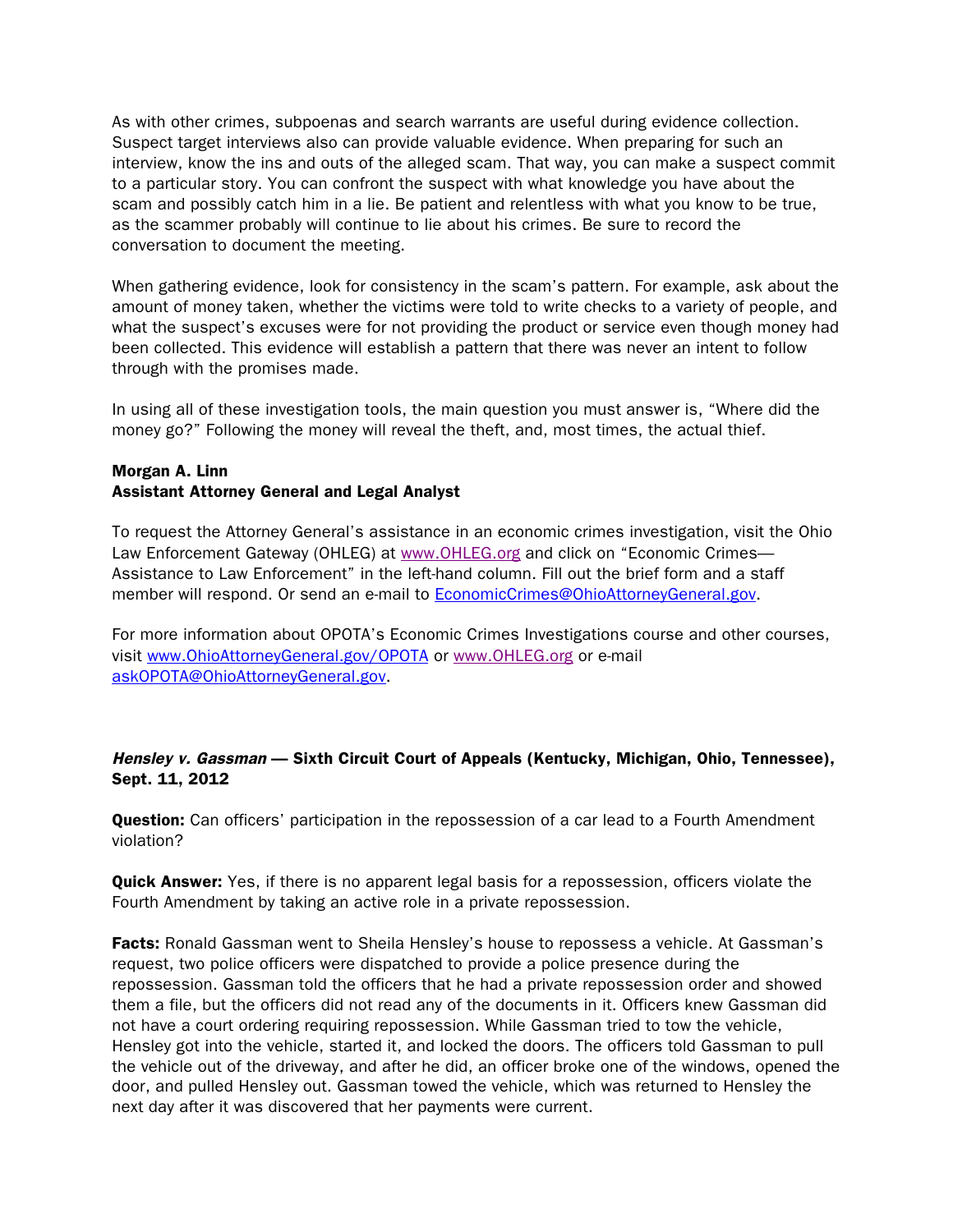Why this case is important: The court held that the seizure of Hensley's vehicle was unreasonable. The officers knew that the repossession was a private civil matter, and they lacked any evidence that supported Gassman's claim that he was authorized to repossess the vehicle.

**Keep in mind:** If your department allows officers to be present to keep the peace at repossession, you should remember that your job is to keep the peace; it is not to act as enforcers for the person repossessing the vehicle. If you're seen as "picking sides" in a purely civil dispute, you could be subjecting yourself and your department to liability. Although this case turns on Michigan repossession laws, the basic principle is applicable to many civil disputes: absent a court order demanding a certain outcome, an officer fulfilling a peacekeeping role should not pick sides.

In this case, once the officer ordered the vehicle out into the street, broke into it, and forcibly extracted Hensley, he was essentially no longer performing a peacekeeping function. Instead, he was using police authority to assist in the repossession.

Visit the [Sixth Circuit Court of Appeals](http://www.google.com/url?sa=t&rct=j&q=hensley%20v.%20gassman%20%E2%80%94%20sixth%20circuit%20court%20of%20appeals&source=web&cd=1&sqi=2&ved=0CB4QFjAA&url=http%3A%2F%2Fwww.ca6.uscourts.gov%2Fopinions.pdf%2F12a0319p-06.pdf&ei=r5OOUK37H5LD0AHR8YGQBQ&usg=AFQjCNFtLHzyl8qknn7LPQ425QOlFK0cpg) website to read the entire opinion.

# U.S. v. Navedo — Third Circuit Court of Appeals (Delaware, New Jersey, Pennsylvania), Sept. 12, 2012

**Question:** Do officers have reasonable suspicion to stop and question a suspect if they observe him looking at a gun followed by the suspect's flight away from the officers, and does that justify the officers' warrantless entry into his apartment, where the firearms were seized?

**Quick Answer:** No, without some other indicia of wrongdoing, mere unprovoked flight from the approaching officers does not support probable cause to arrest.

Facts: While performing surveillance in an unrelated case, two police officers saw a man approach Alexander Navedo on the porch of his apartment building. The man pulled what appeared to be a gun out of his book bag and showed it to Navedo. Navedo never touched the gun, and the officers did not see him do anything illegal. The officers got out of their car, identified themselves, and approached the men on the porch. Both men ran. One officer caught the man with the gun. Another officer chased Navedo into the building and up to his apartment. The officer tackled Navedo in the doorway and both men landed inside his apartment. The officer arrested Navedo and then saw several firearms and ammunition in the apartment. Navedo was convicted of illegally possessing the firearms that were seized from his apartment.

Why this case is important: The court here found that a suspect's mere flight from the police upon noticing them did not constitute reasonable suspicion to detain. Navedo's actions (in this case, merely being in a conversation with someone who had a gun) were not illegal. Navedo was not a suspect in some other criminal investigation. He was not in a high crime area or doing anything that suggested he was committing a crime. Under these circumstances, there was no reason for the officers to believe that he was committing a criminal offense, and therefore no reason to detain him, much less place him under arrest.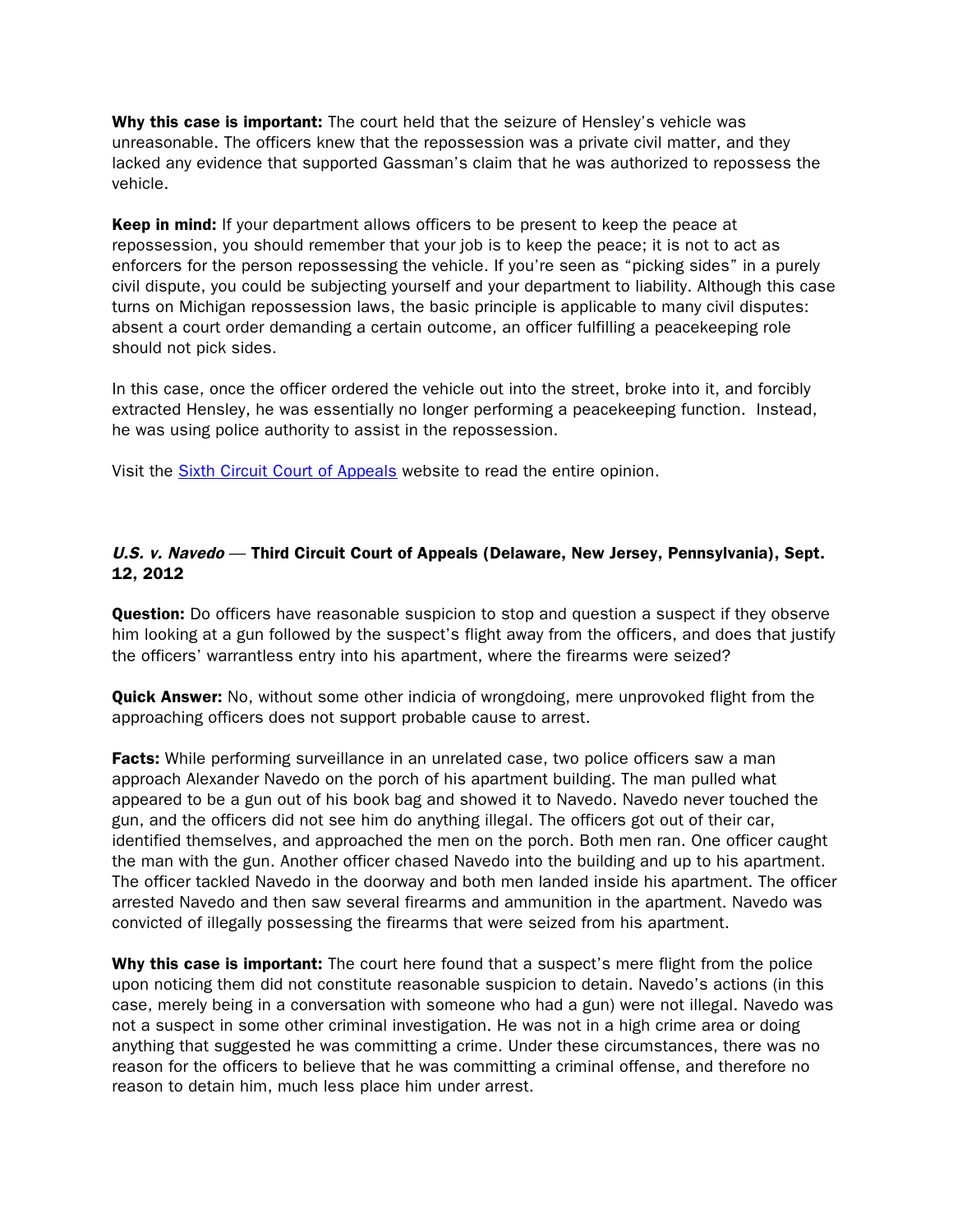**Keep in mind:** When someone runs, it's your instinct to give chase. That's because it's a reasonable hunch that a person who runs is guilty of something. But the courts don't always view it that way. Merely running away from the police is not a crime, nor is it necessarily evidence of criminal activity. In this case, the officers were not responding to a high-risk situation, and so they could have taken the time to allow the situation to develop further to try to establish reasonable suspicion on Navedo.

Visit the [Third Circuit Court of Appeals](http://www.ca3.uscourts.gov/opinarch/113413p.pdf) website to read the entire opinion.

#### United States v. Snard — Third Circuit Court of Appeals (Delaware, New Jersey, Pennsylvania), Sept. 21, 2012

**Question:** Was a search under box springs and a mattress permissible under the protective sweep doctrine?

**Quick Answer:** Yes, a protective sweep can extend to looking under a mattress because it is a common hiding place.

**Facts:** Police received a tip that a wanted man who went by the names "Timothy Snard" and "Victor Brewington" could be found at a nearby hotel. The informant disclosed Snard's date of birth and said he had a gun and drugs. The police discovered an outstanding warrant and physical description for Victor Brewington, aka Timothy Snard, whose birthday matched the date provided by the informant. Police officers responded and identified themselves as police. Snard asked the police for whom they were looking, and the police responded "Timothy Snard." After a moment, Snard opened the door and identified himself as "Victor Brennington." Because Snard's appearance was consistent with the database's description, the police placed Snard under arrest. The officers then began a protective sweep of the hotel room. They patted the bed and checked the bathroom and closet. One officer lifted the mattress and box springs to see if anyone was under the bed. As the mattress was raised, a firearm, crack cocaine, and a bag of marijuana fell to the floor.

Why this case is important: When Snard opened his door for the police, they immediately placed him under arrest. He then chose to walk back into the hotel room to dress. The officers followed him inside and did a protective sweep of the premises to ensure officer safety. They looked in closets and other spaces immediately adjoining the place of arrest that an assailant could hide in; it was not a full search of the premises and extended only to a cursory inspection of those spaces where a person could hide.

Keep in mind: Officers' beliefs and actions are evaluated using an objective reasonableness test. Although, in hindsight, it appears unlikely that someone was under the bed because of the type of platform frame, the officers' belief that someone could have been under the bed was objectively reasonable. Police must act quickly and decisively to minimize the risk of ambush.

Visit the [Third Circuit Court of Appeals](http://www.ca3.uscourts.gov/opinarch/101717np.pdf) website to read the entire opinion.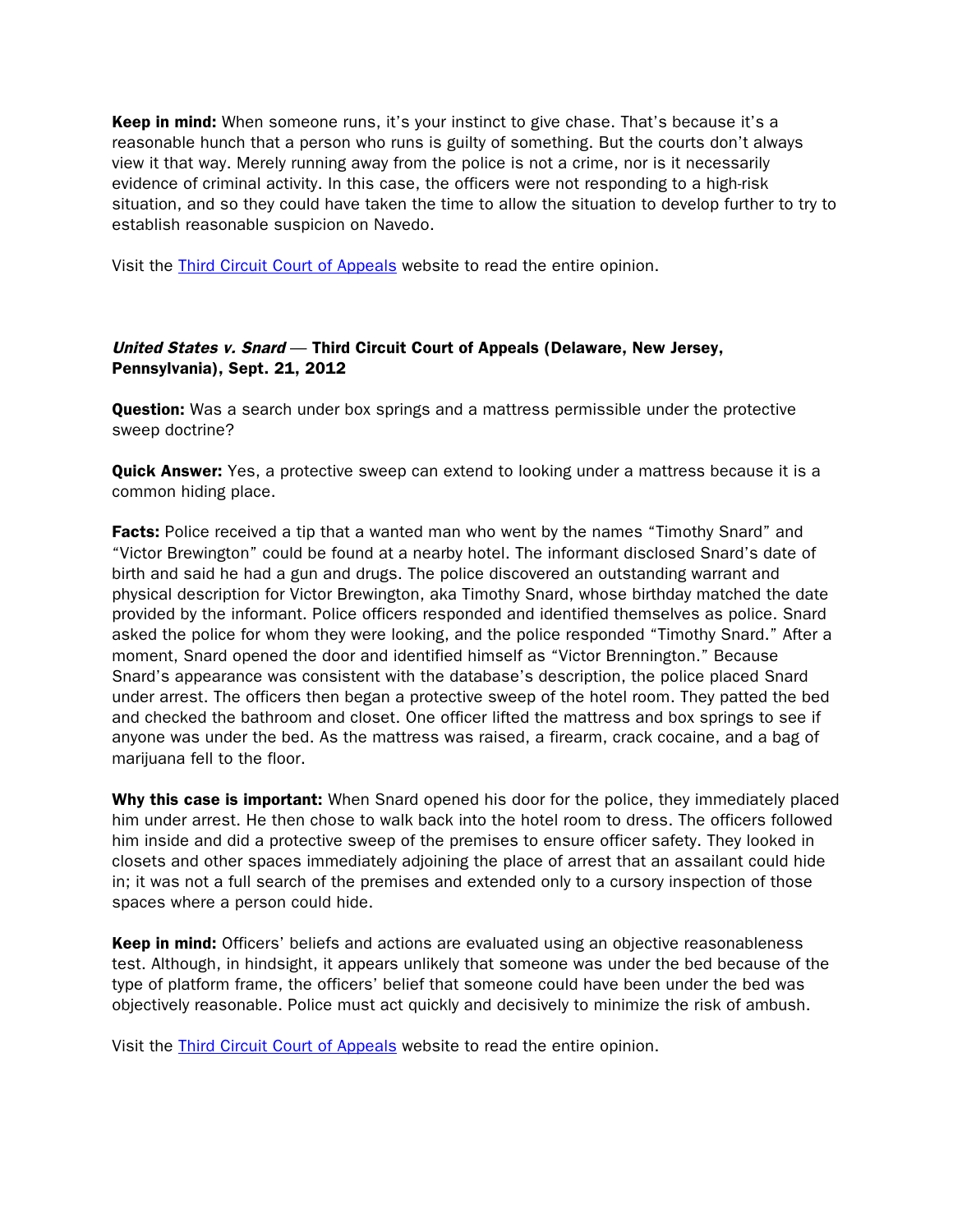#### United States v. Griffin — Eleventh Circuit Court of Appeals (Alabama, Florida, Georgia), Oct. 2, 2012

**Question:** Does a valid stop and frisk become unreasonable under the Fourth Amendment when an officer asks some brief questions that are unrelated to the reason for the stop and the purpose of the frisk?

**Quick Answer:** No, as long as the unrelated questions are brief and do not prolong the stop.

Facts: A peace officer responded to a 911 call from a store in Jacksonville, Fla. The officer was familiar with the area and knew that there had been drug activity and several burglaries nearby. The store's security guard told the officer that a man attempted to steal some clothing. The guard pointed out and identified a male walking quickly away from the store. As the officer approached the suspect, the man repeatedly looked over his shoulder and continued to walk away briskly. The officer asked the man, Kareen Griffin to stop, but he disobeyed the command and continued walking away. Finally, the officer approached Griffin and informed him that he was investigating a theft. Griffin said he did not steal anything. The officer frisked Griffin to ensure safety. During the frisk, the officer felt what he "believed to be" C-cell batteries in Griffin's pocket. The officer asked, "Hey, what's in your pocket? Why do you have batteries?" Griffin responded that the items were shotgun shells, not batteries.

Why this case is important: The court found that brief questioning unrelated to the stop is not unreasonable; therefore, questioning was not a search. First, the initial stop of Griffin was permissible because the officer reasonably suspected him of stealing based on the security guard's identification and Griffin's evasive and noncompliant behavior. Second, the frisk was permissible because the officer made the stop alone at night in a high crime area. In addition, Griffin acted evasively and refused to obey commands to stop. Finally, the questions about items felt during the frisk, while not related to the reason for the stop, did not prolong the stop. Because the officer had not yet completed his investigation into the alleged attempted theft, and because he acted diligently, his brief questions did not transform the stop into a prolonged seizure.

Keep in mind: The simple act of police questioning does not constitute a seizure. Police can stop and briefly detain a person for investigative purposes if the officer has a reasonable suspicion supported by articulable facts that criminal activity "may be afoot," even if the officer lacks probable cause. Once an officer has stopped an individual, he may conduct a pat-down or frisk for weapons if he reasonably believes that his safety, or the safety of others, is threatened. Officers may ask unrelated questions as long as the stop is not unreasonably prolonged.

Visit the [Eleventh Circuit Court of Appeals](http://www.ca11.uscourts.gov/opinions/ops/201115558.pdf) website to read the entire opinion.

#### State v. Wade — Ninth District Court of Appeals (Lorain, Medina, Summit, Wayne), Sept. 19, 2012

**Question:** If no occupant of a car has access to the vehicle, are officers still able to rely on concerns relating to safety and destruction of evidence to conduct a limited search?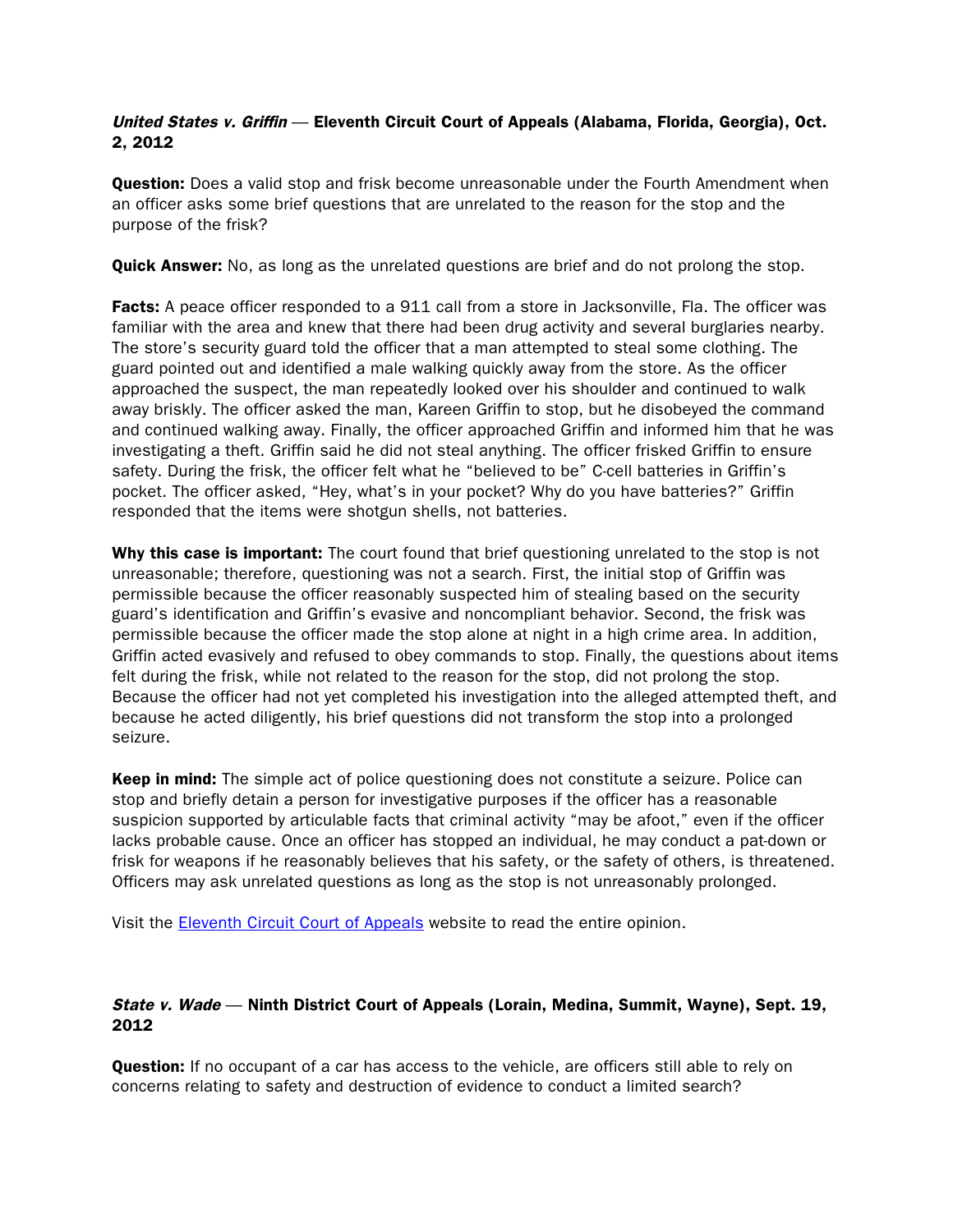**Quick Answer:** If the occupants will be allowed to return to the vehicle, a limited search is a reasonable protective measure because the occupants could regain immediate control of a weapon once back in the car.

Facts: An SUV was stopped for failing to display a front license plate. During the traffic stop, officers noticed Ryan Wade sitting in the back seat of the SUV making unusual movements. Officers asked him to step out of the vehicle. While Wade stood outside the vehicle, he was fidgety, nervous, and didn't immediately comply with officer instruction. One officer patted Wade down for weapons while another officer searched the area where Wade had been a passenger. Officers found a gun where Wade had been sitting. Wade was placed under arrest, and the driver was permitted to return to the SUV based on a valid license.

Why this case is important: A warrantless search should be no more intrusive than necessary. In this case, the limited search of the passenger area was necessary because of the officers' fear that the suspect was dangerous and might gain control of a weapon. But the officer's belief must be reasonable and based on specific and articulable facts as well as rational inferences from those facts. Under these circumstances, when a passenger made movements consistent with concealing a weapon, exhibited excessive nervousness, and hesitated to comply with police requests, it was reasonable for officers to conduct a protective search for officer safety. A protective search was reasonable as a preventive measure when the occupants were temporarily removed from the vehicle and would ultimately be permitted to return.

Keep in mind: In order to determine if a protective search is reasonable, courts will look to see if the surrounding facts justify a reasonably cautious officer's belief that the search was necessary to maintain officer safety. A limited search of the area underneath Wade's seat was a reasonable protective measure because Wade would have been permitted to return to the SUV at the conclusion of the traffic stop and could have regained immediate control of a weapon.

Visit the [Ninth District Court of Appeals](http://www.supremecourt.ohio.gov/rod/docs/pdf/9/2012/2012-ohio-4255.pdf) website to read the entire opinion.

# State v. Wilcox — Fifth District Court of Appeals (Ashland, Coshocton, Delaware, Fairfield, Guernsey, Holmes, Knox, Licking, Morgan, Morrow, Muskingum, Perry, Richland, Stark, Tuscarawas), Sept. 25, 2012

**Question:** Does an illegal seizure take place if peace officers instruct a suspect to put her purse on the hood of the vehicle, and does an illegal search take place when they look inside it after a K-9 unit alerts to it?

**Quick Answer:** No, instructing a suspect to put a purse on the hood of a car is not a search. And when an officer is reasonably diligent in conducting a stop, an alert by a K-9 is not unconstitutional.

**Facts:** Melody Wilcox was stopped for a headlight violation in a neighborhood known for criminal activity. Immediately upon initiating the traffic stop, the officer called for the K-9 unit. Wilcox pulled over into a parking lot after driving for another half block. She then jumped out of the vehicle, and the officer asked her to stay with her vehicle and place her purse on the hood of the car. The officer asked Wilcox for her driver's license, registration, and proof of insurance, and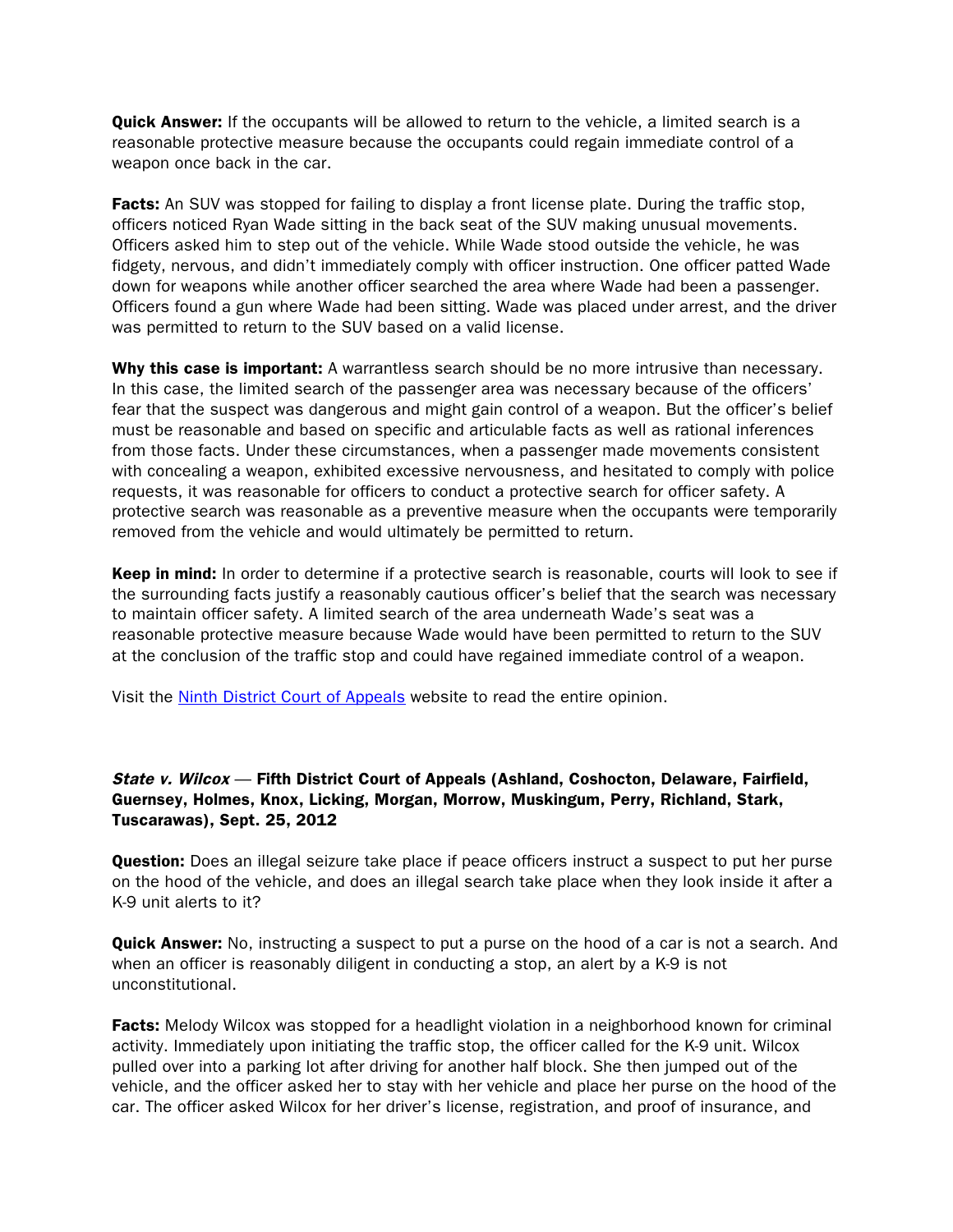she could not produce one of those items. Once the officer determined Wilcox had a valid driver's license and no outstanding warrants, he began to issue a citation for the headlight violation. At this time, the K-9 unit arrived. The officer was still writing the citation when the K-9 unit alerted to drugs.

Why this case is important: When it comes to K-9s, officers frequently run into trouble when they unnecessarily detain a citizen in order to wait for the K-9 to arrive. If you don't have reasonable suspicion of drug activity, you cannot extend a stop to wait for a K-9. Here, because the officer immediately requested the K-9, the unit arrived *during the normal course of the stop*. A traffic stop is not unconstitutionally prolonged when background checks are diligently undertaken and not completed by the time a drug dog alerts on the vehicle. As long as the stop was not delayed for the sole purpose of allowing the dog to conduct its search, there is no constitutional violation. The court here found that the K-9 alert, coupled with Wilcox's actions and location, gave rise to a reasonable suspicion that she was involved in criminal activity and probable cause to search her purse.

**Keep in mind:** You can request a K-9 even if you don't have any articulable facts of drug activity (such as the odor of marijuana or observation of drug paraphernalia,), but you cannot delay the stop any longer than reasonably necessary to write a ticket for the underlying offense. You should diligently take the same steps you would for any similar offender. If you finish you duties before a K-9 arrives, you should let the offender leave.

Visit the [Fifth District Court of Appeals](http://www.supremecourt.ohio.gov/rod/docs/pdf/5/2012/2012-ohio-4582.pdf) website to read the entire opinion.

# State v. Whitten — Second District Court of Appeals (Champaign, Clark, Darke, Greene, Miami, Montgomery), Sept. 28, 2012

**Question:** May an officer remove a package from a suspect's clothing based on an assumption that it contains contraband?

**Quick Answer:** Yes, if it appears to be a weapon or if the suspect admits that it is contraband.

**Facts:** Police received numerous complaints about drug sales in the same area where other officers made drug arrests. While patrolling in that area, officers observed a car turn without signaling. Before conducting a traffic stop, officers ran the license plate and discovered that the owner previously was arrested for cocaine possession. During the traffic stop, officers noticed that the passenger, Jerry Whitten, was leaning over and making unnatural movements. A peace officer opened the passenger's side door and observed an open 40-ounce can of beer. The officer asked Whitten to step out of the vehicle, and he conducted a pat-down. Officers asked Whitten if he had any weapons on him, and he lied. (Officers saw the outline of a knife in his pocket.) During the pat-down, the officer felt a hard cigarette pack. The officer asked Whitten if he had any drugs on him, and Whitten responded that he did have crack cocaine on his person. Officers then removed the hard cigarette pack from Whitten's pants and discovered crack cocaine.

Why this case is important: Generally an officer cannot remove a package from a suspect's clothing based on an assumption that it contains contraband. However, here, Whitten admitted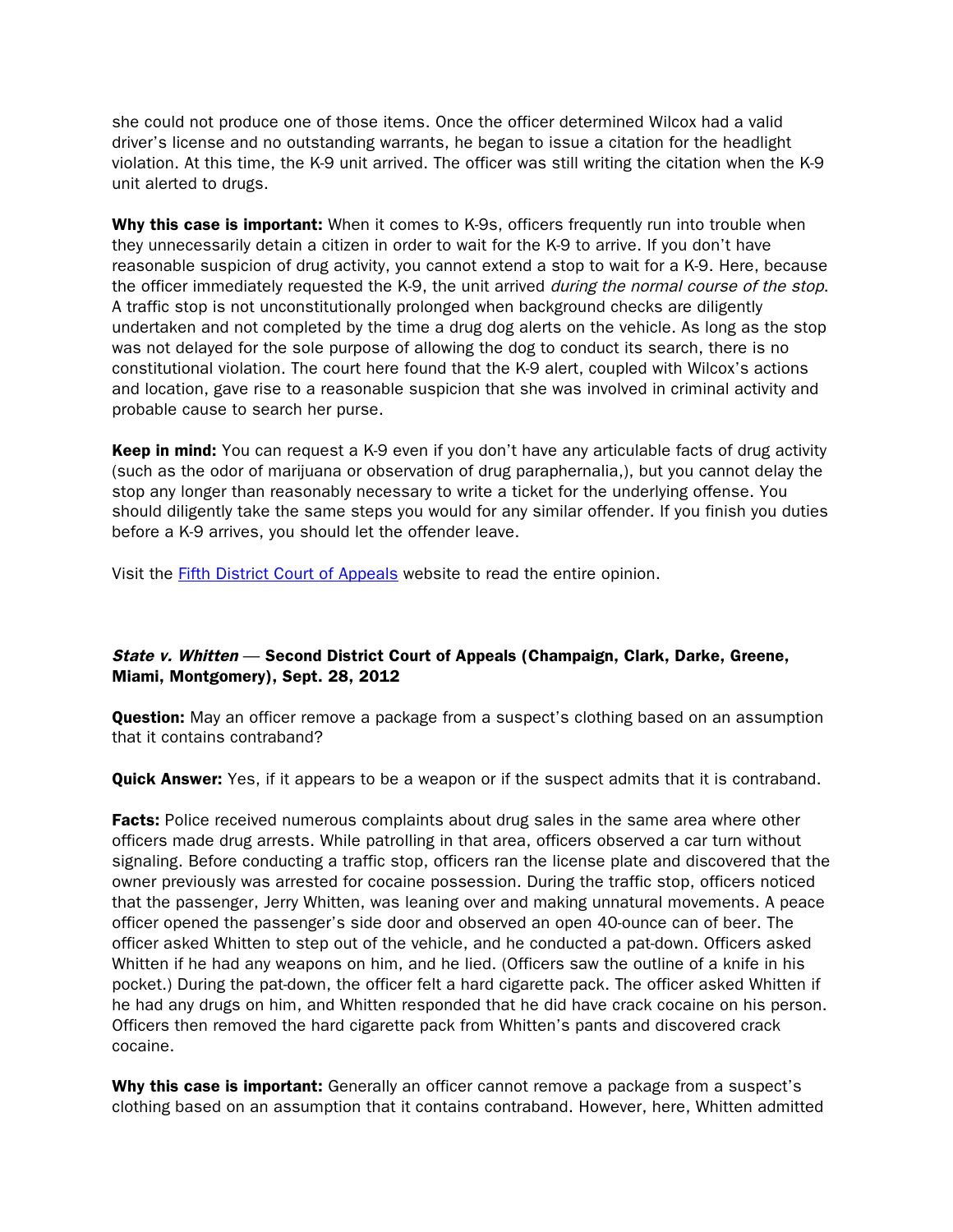to possessing crack cocaine, and this admission gave the officer probable cause to conduct a search incident to arrest, including a search of the cigarette pack.

Keep in mind: If Whitten had not admitted that he had drugs on his person — and if the officer had not developed any articulable reasonable suspicion that the cigarette pack contained drugs — the officer would not have been justified in removing the pack. Whitten's lie regarding the knife in his pocket gave the officer reasonable, articulable suspicion to conduct a pat-down for additional weapons. Whitten's admission that he possessed crack cocaine gave the officer probable cause to arrest him for drug possession, to seize the cigarette package, and to look inside.

Visit the [Second District Court](http://www.supremecourt.ohio.gov/rod/docs/pdf/2/2012/2012-ohio-4455.pdf) of Appeals website to read the entire opinion.

#### State v. Luong — Twelfth District Court of Appeals (Brown, Butler, Clermont, Clinton, Fayette, Madison, Preble), Oct. 1, 2012

**Question:** Did firefighters and peace officers have an objective, reasonable belief that an immediate entry into the residence was necessary in order to protect any persons or property or to prevent the destruction of evidence inside?

**Quick Answer:** Yes, if exigent circumstances exist, such as a need to protect life and property and to prevent the imminent destruction of evidence, peace officers may enter a suspect's residence without a search warrant.

**Facts:** Phuc Ky Luong's neighbors reported that an "unknown" odor was coming from Luong's house, and that they had seen individuals enter the house but not leave. Firefighters and peace officers arrived at the house and noticed the unfamiliar odor. Firefighters walked to the rear of the house, where they noticed a warm, moist air flow coming from a basement window. They attempted to obtain gas readings through the basement window by pushing on the window just enough to allow them to insert a multi-gas meter. When the firefighters pushed on the window they glanced into the basement and saw an individual and tables filled with green, leafy plants. At that time, a peace officer decided that warrantless entry of the residence was justified based on possible health hazard created from the existence of chemicals as well as the possible destruction of evidence that could occur in the 30 minutes it would take to obtain a search warrant. Upon entering the residence, officers made a protective sweep to determine if anyone was inside. The officers then permitted firefighters to inspect the house for safety concerns. Once the fire department determined that no imminent danger existed, the police waited outside the residence for a search warrant to arrive.

Why this case is important: Warrantless searches are allowed when the circumstances make it reasonable. In this case, the decision of the firefighters and police to make a warrantless entry and/or search was justified by exigent circumstances, including the need to protect life and property at Luong's residence and to prevent the imminent destruction of evidence. The intrusion was minimal and limited to the exigent circumstances . The officers here were very restrained. As soon as they that there was no exigency, they waited outside the residence for a search warrant to arrive rather than conduct a general search.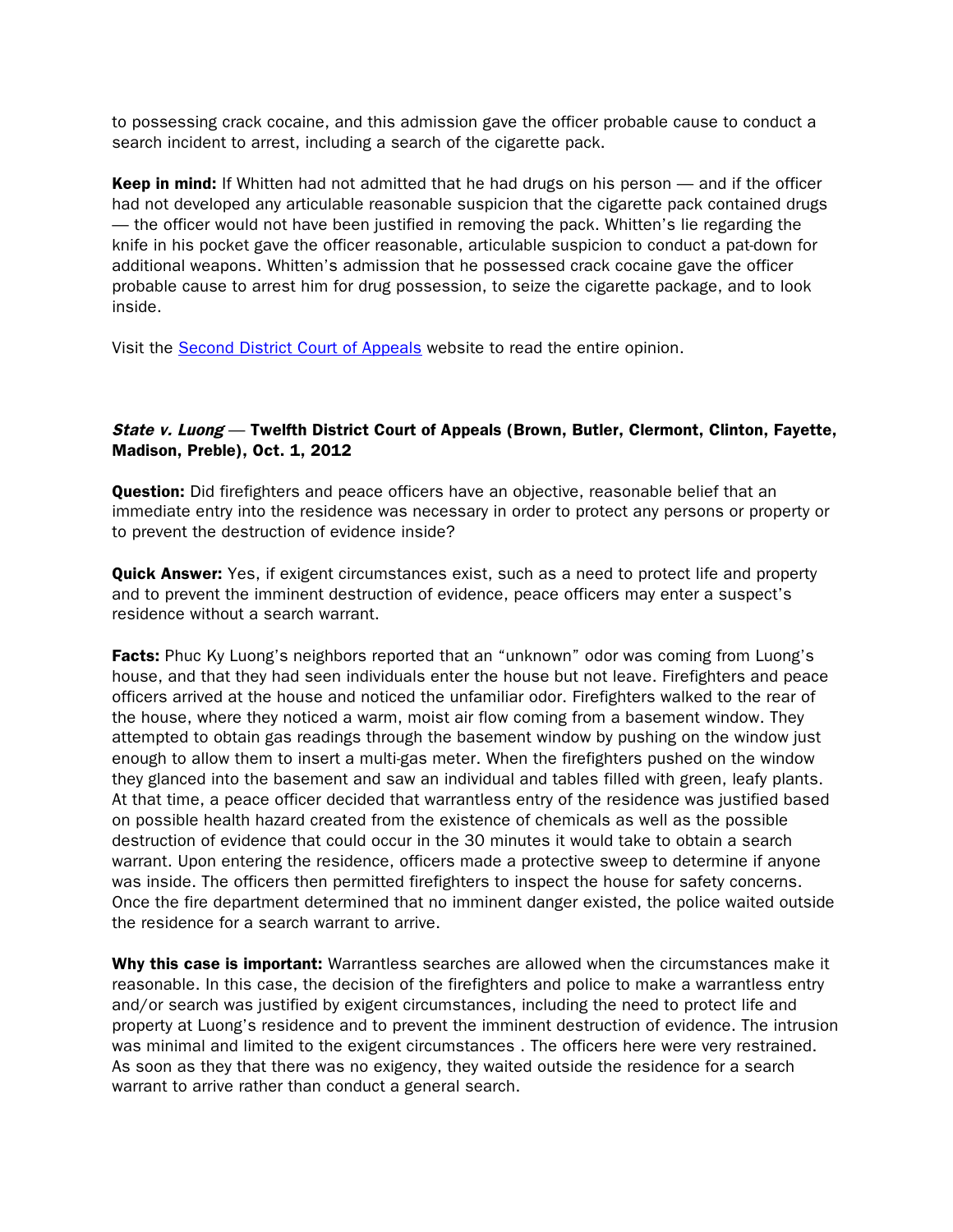**Keep in mind:** There were two exceptions to the search warrant rule in this case. First, the officers intruded into the house by opening the rear window. Normally, this would have been unconstitutional, but here it was justified because of a possible health hazard that might have required emergency assistance. Second, upon seeing obvious contraband, the officer entered into the house to ensure that the evidence was not likely to be destroyed. This was a legitimate concern because the neighbors had reported people entering the house, but no one leaving, and so the officers reasonably believed suspects could be in the house and able to destroy the evidence. At that point, the officers also were able to complete their emergency assistance goal by allowing the firefighters to take a gas reading. Once these two tasks were complete, the officers withdrew and sought a warrant to fully search the premises.

Visit the [Twelfth District Court of Appeals](http://www.supremecourt.ohio.gov/rod/docs/pdf/12/2012/2012-ohio-4520.pdf) website to read the entire opinion.

#### State v. Rogers — Second District Court of Appeals (Champaign, Clark, Darke, Greene, Miami, Montgomery), Oct. 12, 2012

**Question:** Did officers illegally expand the scope and duration of an original traffic stop when they asked a suspect to talk with them without first advising him that he could refuse.

**Quick Answer:** Yes, once the reason for the traffic stop ended, officers detained the suspect illegally, thereby tainting his ability to consent.

Facts: Peace officers received an e-mail tip concerning possible drug activity at James Rogers' residence. Officers learned that Rogers had prior convictions for drug possession and trafficking. While officers were unsuccessfully attempting a knock and talk at Rogers' home, they saw a car with dark tinted windows approach. Officers stopped the vehicle, and Rogers exited from the passenger side. The officers ordered Rogers back into the car. After finding that there were no outstanding warrants or license violations for either occupant, the officers issued a verbal warning for the window tint and told the driver she was free to leave. But the officers then asked Rogers if he would step out of the vehicle and speak with them. He did, and the officers explained why they were there and asked Rogers for permission to search his apartment. Rogers agreed and signed a consent form. The officers seized two weapons from Rogers' home and arrested him.

Why this case is important: This case shows how complex search-and-seizure law can be. Here, although the officers explained why they wanted to talk to Rogers and had him sign a consent form before they searched his house, the court found that the detention was unconstitutional from the moment they asked Rogers to exit the car. Because Rogers was unlawfully detained, his consent to search was not voluntary, and therefore the entire case was thrown out.

Under the Fourth Amendment, this result is wrong. Under Ohio law, once a traffic stop is concluded, it is unlawful to detain a person further to ask to search a vehicle unless there is specific evidence of other wrongdoing.

Here, the court concluded that the officers did not have a reasonable basis to continue to detain Rogers, and therefore it was incumbent upon the officer to ensure that Rogers knew he was free